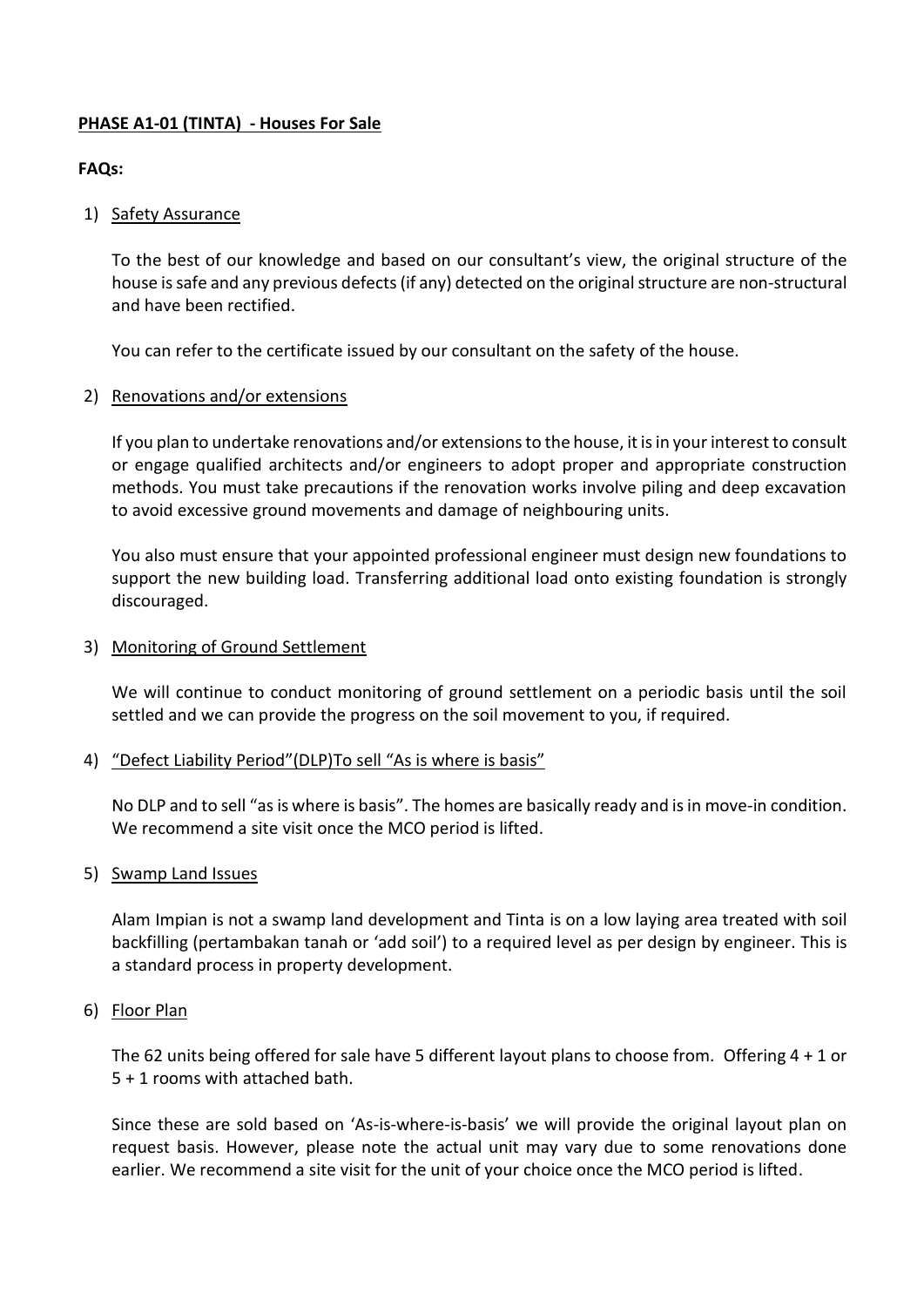## 7) Completed project 12 years ago, why developer still hold the units.

We have been monitoring the situation for the past 12 years and our Consultant has already given their opinion that the ground has more or less stabilized. We undertook the permanent rectification/refurbishment in 2019 and is now ready to put it back in the market.

## 8) If the settlement still happen will the developer be responsible?

After 12 years of monitoring and to the best of our knowledge and based on our consultant's reports, the soil movement has stabilized. We are selling the property on as 'as is where is' basis.

### 9) How confident is the developer the soil settlement issues have been resolved?

As per our consultant's professional recommendations as a result of 12 years of monitoring and after the settlement has stabilized, we proceeded with permanent rectification. Nevertheless, we continue to monitor the situation.

# 10) What is the percentage probability for the issue not happening again?

The decision to put the units for sale is based on our consultant's report and assurance that the soil movement has stabilised after 12 years of monitoring of the ground. We believe the units are ready for re-launch and offered to the public.

# 11) Why no DLP? At least give us a few months for security.

We have done the necessary rectification and the homes are in a ready-to-move-in condition. Hence, the decision to sell it based on "as is where is" basis. Rest assured that prior to handing over of VP we will ensure the property is in good condition.

# 12) If let say during viewing of the house, there's a defect like cracks or any rusty material, can the developer rectify the problem before first before we move in?

We will do a one time rectification before handover date. The list of defects, if any will be handled by our Customer Relations Department/Project Implementation team.

### 13) How much is the maintenance fees?

This is not a Gated and Guarded development governed under the law by a management corporation. This is a Guarded Community run by a residents association (RA). Currently the RA is charging RM150 for security purposes.